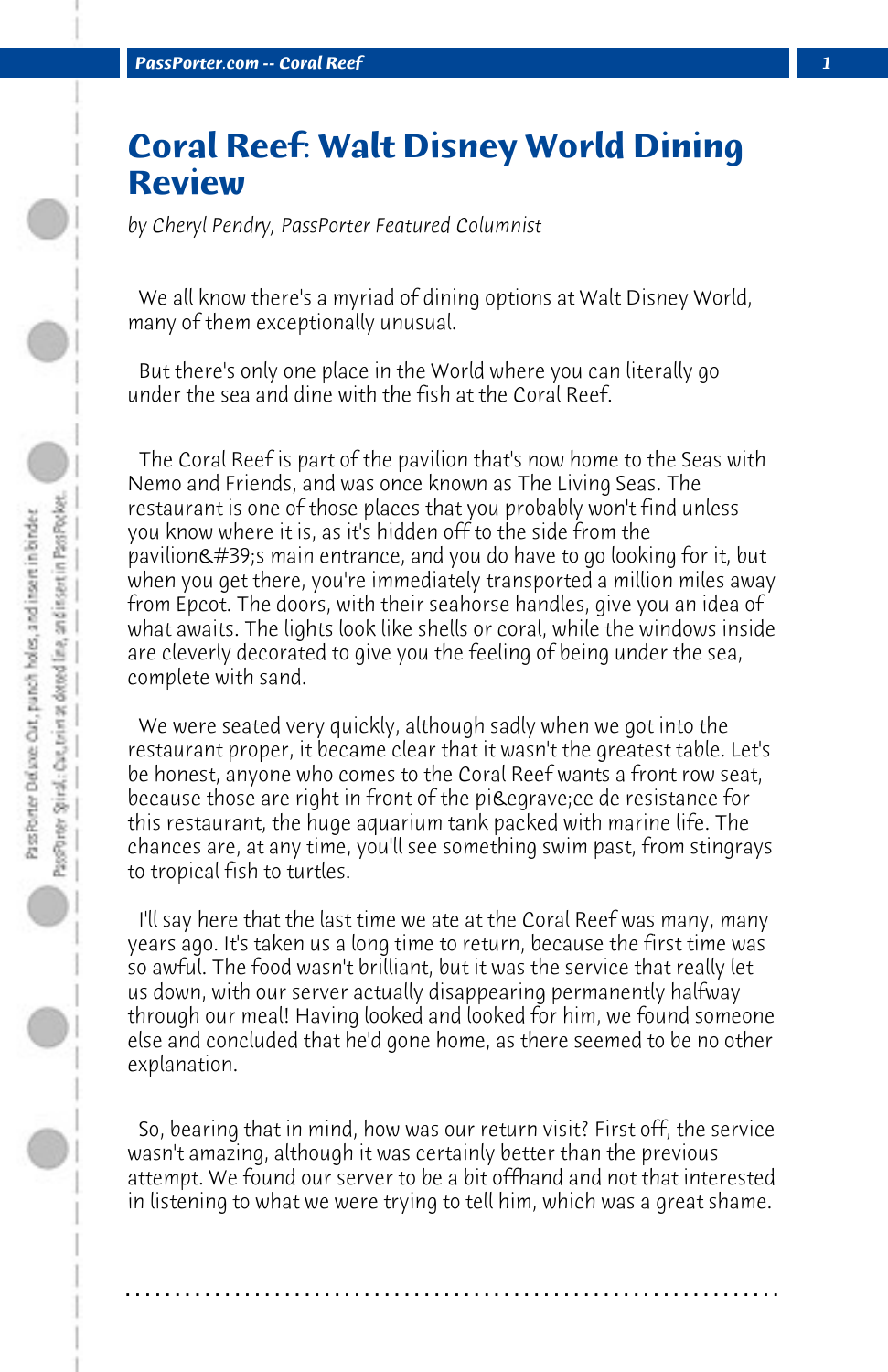Turning to the menu, I was spoilt for choice, with some lovely seafood on offer as you'd expect from a restaurant called the Coral Reef. In the end, I went for the crab cakes with tropical fruit salsa and tequila aïoli. I really couldn't fault the crab cakes themselves, although I wasn't 100% about the way the flavours blended together in this dish. If you like crab cakes, this is a good place to try them at Disney.

 Other options included the creamy lobster soup (which sounded wonderful, apart from the fact that it includes tarragon, which I can't stand), crispy-fried shrimp with a Jicama slaw and spiced remoulade, and steamed mussels with cilantro sofrito, fennel, tomatoes and toasted ciabatta. If you really can't make up your mind, and you're prepared to share, then the appetizer for two gives you the chance to sample the crispy-fried shrimp, crab cakes, and creamy lobster soup.

 When we dined at the Coral Reef, the entrees were pretty evenly divided between meat and fish dishes, with a vegetarian option included as well. I opted for the lobster ravioli with fresh shrimp and lobster cream, after learning I could get the tarragon removed. It's an ingredient that they seem particularly fond of here. The dish was absolutely beautiful, and surprisingly light, as all too often this sort of item can be exceptionally rich.

 My husband seemed to enjoy the grilled New York strip steak, served with horseradish smashed potatoes and market fresh vegetables. The other fish options on the menu were seared Scottish salmon, seared rainbow trout, and grilled Mahi Mahi, while meat eaters could also enjoy a seared chicken breast or roasted pork chop. For vegetarians, mushroom phyllo crisp or Caesar salad, minus the optional chicken or shrimp, are both possibilities.

 Now to what is usually my favourite part of any meal -- the dessert! Sadly, here, it wasn't to be a winner for me. I was fascinated by the idea of the passion fruit crè me brû lee, as it sounded deliciously different, but I was exceptionally disappointed by it. It was very sweet and sickly, much more than I'd expected, which was a nasty shock to the system. I wished instead that I'd gone for the signature dish here, Chocolate Wave with raspberry gelato. Having heard so many good things about it from other Disney fans, I think it would have been a wiser choice. My husband gave the key lime mousse the thumbs up, while the Bailey's and Jack Daniels mousse was another option I seriously considered. If only I could have sampled a range of different desserts here!

 Although our lunch here wasn't a 100% success, it was certainly a huge improvement on our previous visit. Part of the attraction here is

**. . . . . . . . . . . . . . . . . . . . . . . . . . . . . . . . . . . . . . . . . . . . . . . . . . . . . . . . . . . . . . . . . .**